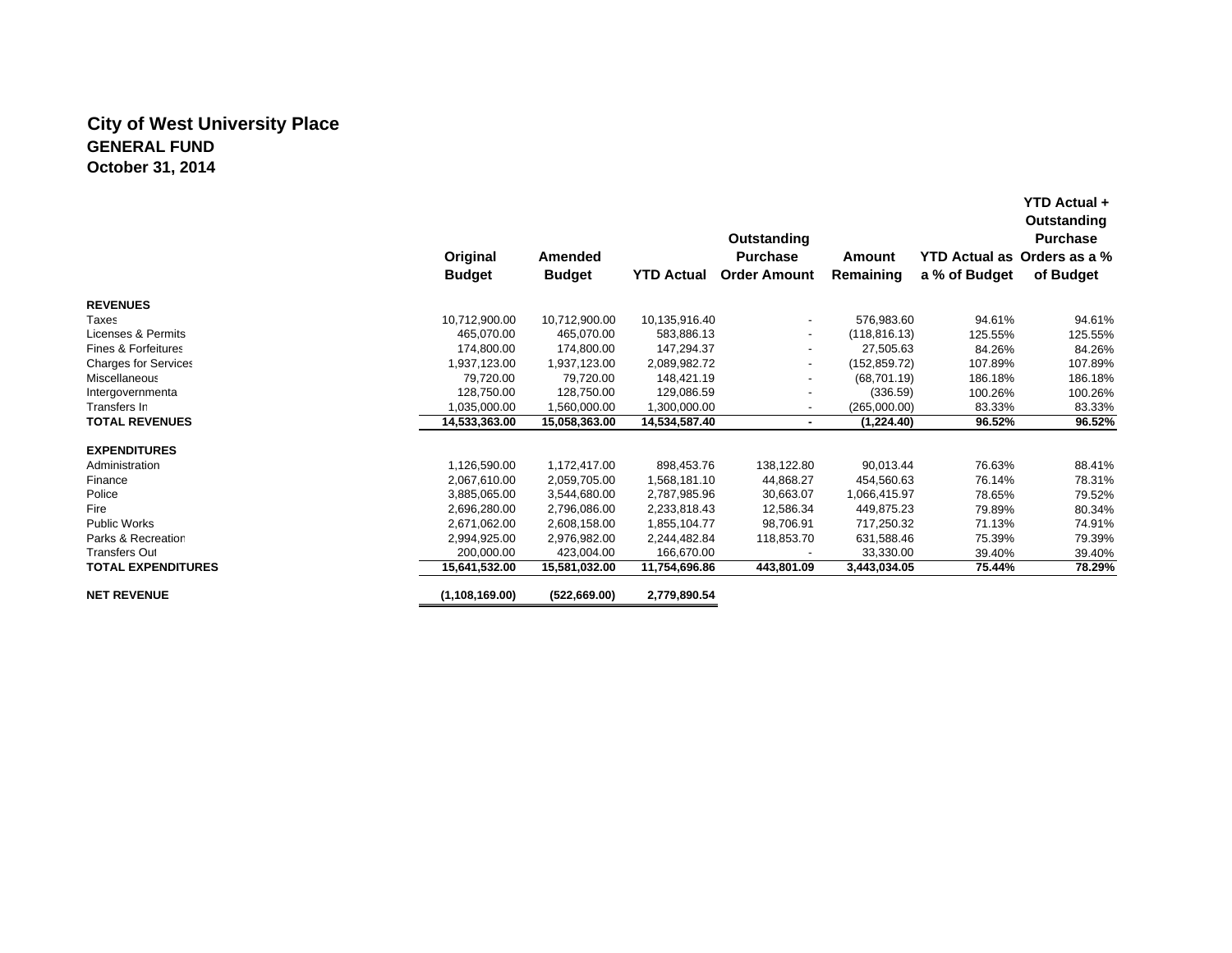# **City of West University Place WATER & SEWER FUND October 31, 2014**

|                                                   | Original<br><b>Budget</b> | <b>Amended</b><br><b>Budget</b> |
|---------------------------------------------------|---------------------------|---------------------------------|
| <b>REVENUES</b>                                   |                           |                                 |
| <b>Charges for Services</b>                       | 7,599,990.00              | 7,599,990.00                    |
| <b>Miscellaneous</b>                              | 10,300.00                 | 10,300.00                       |
| <b>TOTAL REVENUES</b>                             | 7,610,290.00              | 7,610,290.00                    |
| <b>EXPENDITURES</b>                               |                           |                                 |
| Finance                                           | 232,030.00                | 232,030.00                      |
| <b>Public Works</b>                               | 4,193,695.00              | 4,193,695.00                    |
| Debt Service                                      | 850,685.00                | 850,685.00                      |
| Transfer To General Fund                          | 1,250,000.00              | 1,250,000.00                    |
| Transfer to City Hall Expansion Construction Fund |                           |                                 |
| Transfer to W&S CIP Fund                          | 1,900,000.00              | 1,900,000.00                    |
| <b>TOTAL EXPENDITURES</b>                         | 8,426,410.00              | 8,426,410.00                    |
| <b>NET REVENUE (EXPENDITURE)</b>                  | (816, 120.00)             | (816, 120.00)                   |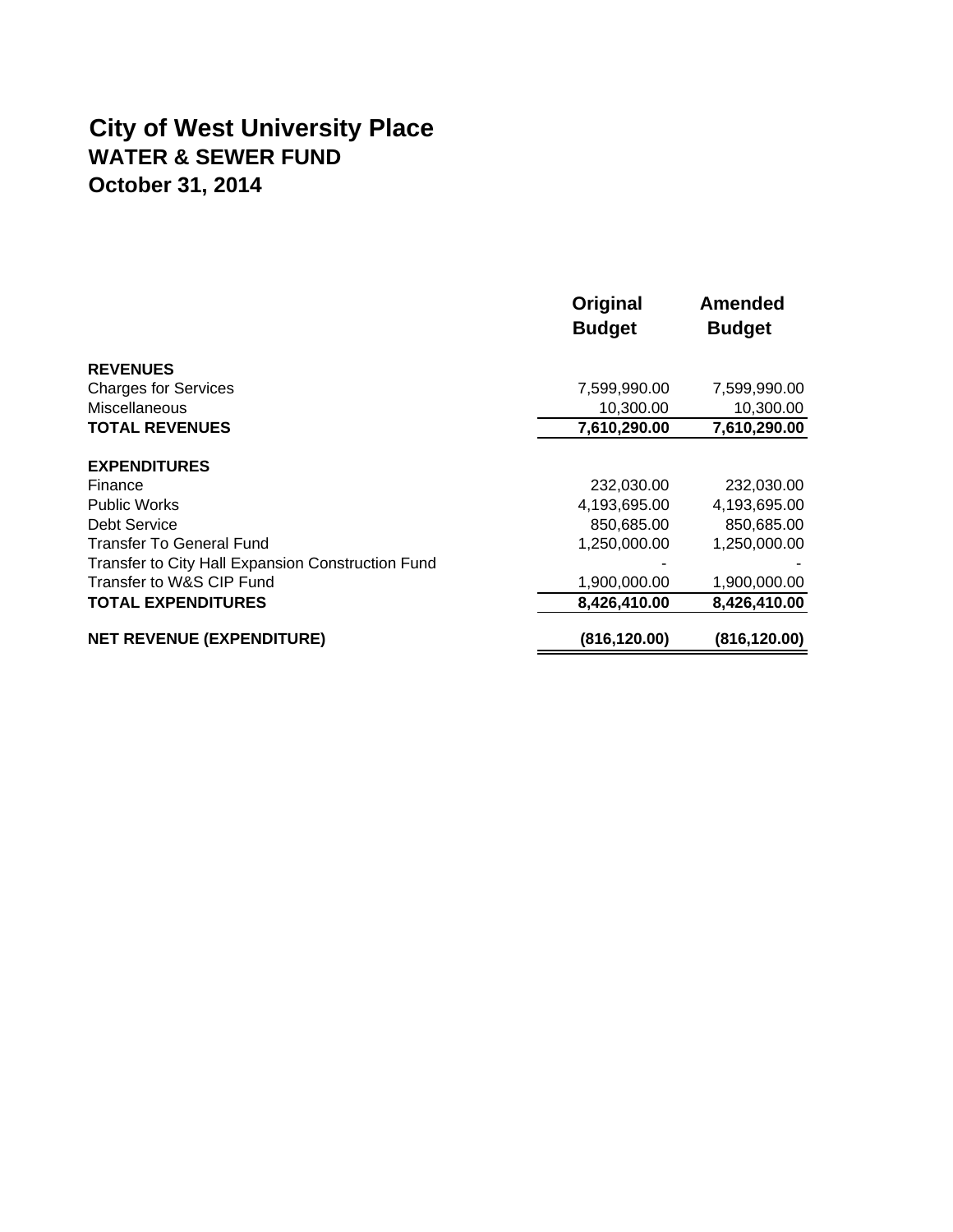| <b>YTD Actual</b> | Outstanding<br><b>Purchase</b><br><b>Order Amount</b> | <b>Amount</b><br>Remaining | YTD Actual as Orders as a %<br>a % of Budget | <b>YTD Actual +</b><br>Outstanding<br><b>Purchase</b><br>of Budget |
|-------------------|-------------------------------------------------------|----------------------------|----------------------------------------------|--------------------------------------------------------------------|
| 5,817,478.95      |                                                       | 1,782,511.05               | 76.55%                                       | 76.55%                                                             |
| 5,961.39          |                                                       | 4,338.61                   | 57.88%                                       | 57.88%                                                             |
| 5,823,440.34      |                                                       | 1,786,849.66               | 76.52%                                       | 76.52%                                                             |
|                   |                                                       |                            |                                              |                                                                    |
| 221,122.47        | 31,917.41                                             | (21,009.88)                | 95.30%                                       | 109.05%                                                            |
| 2,867,301.76      | 581,140.31                                            | 743,652.93                 | 68.37%                                       | 82.23%                                                             |
| 848,185.02        |                                                       | 2,499.98                   | 99.71%                                       | 99.71%                                                             |
| 1,041,670.00      |                                                       | 208,330.00                 | 83.33%                                       | 83.33%                                                             |
|                   |                                                       |                            |                                              |                                                                    |
| 1,583,330.00      |                                                       | 316,670.00                 | 83.33%                                       | 83.33%                                                             |
| 6,561,609.25      | 613,057.72                                            | 1,250,143.03               | 77.87%                                       | 85.15%                                                             |
|                   |                                                       |                            |                                              |                                                                    |

 **(738,168.91)**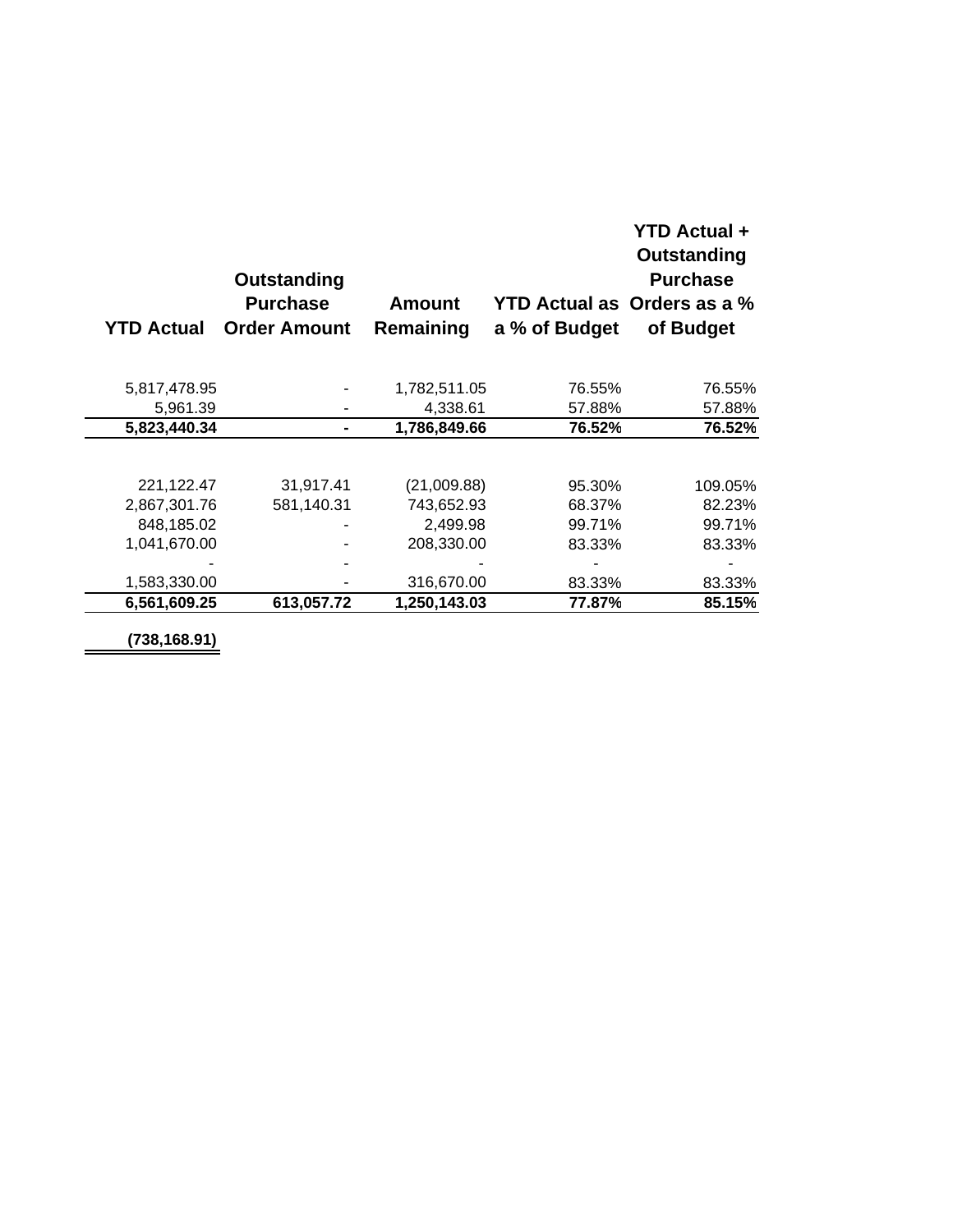### **City of West University Place SOLID WASTE FUNDOctober 31, 2014**

|                                  | Original<br><b>Budget</b> | Amended<br><b>Budget</b> | <b>YTD Actual</b> | Outstanding<br><b>Purchase</b><br><b>Order Amount</b> | Amount<br>Remaining | YTD Actual as Orders as a %<br>a % of Budget | YTD Actual +<br>Outstanding<br><b>Purchase</b><br>of Budget |
|----------------------------------|---------------------------|--------------------------|-------------------|-------------------------------------------------------|---------------------|----------------------------------------------|-------------------------------------------------------------|
| <b>REVENUES</b>                  |                           |                          |                   |                                                       |                     |                                              |                                                             |
| Solid Waste Collection           | 1,438,100.00              | 1,438,100.00             | 1,184,463.15      | $\overline{\phantom{a}}$                              | 253,636.85          | 82.36%                                       | 82.36%                                                      |
| Sales of Recyclables             | 30,000.00                 | 30,000.00                | 84,812.47         | ٠                                                     | (54, 812.47)        | 282.71%                                      | 282.71%                                                     |
| Miscellaneous                    | 540.00                    | 540.00                   | 386.44            |                                                       | 153.56              | 71.56%                                       | 71.56%                                                      |
| <b>TOTAL REVENUES</b>            | ,468,640.00               | 1,468,640.00             | 1,269,662.06      | ۰                                                     | 198,977.94          | 86.45%                                       | 86.45%                                                      |
| <b>EXPENDITURES</b>              |                           |                          |                   |                                                       |                     |                                              |                                                             |
| <b>General Services</b>          | 1,277,130.00              | 1,277,130.00             | 983,473.25        | 135,309.40                                            | 158,347.35          | 77.01%                                       | 87.60%                                                      |
| <b>Recycling Facility</b>        | 18,900.00                 | 18,900.00                | 16,621.54         | 6,200.00                                              | (3,921.54)          | 87.94%                                       | 120.75%                                                     |
| Curbside Recycling               | 268,310.00                | 268,310.00               | 235,374.86        | 11,982.82                                             | 20,952.32           | 87.72%                                       | 92.19%                                                      |
| <b>TOTAL EXPENDITURES</b>        | ,564,340.00               | 1,564,340.00             | 1,235,469.65      | 153,492.22                                            | 175,378.13          | 78.98%                                       | 88.79%                                                      |
| <b>NET REVENUE (EXPENDITURE)</b> | (95,700.00)               | (95,700.00)              | 34,192.41         |                                                       |                     |                                              |                                                             |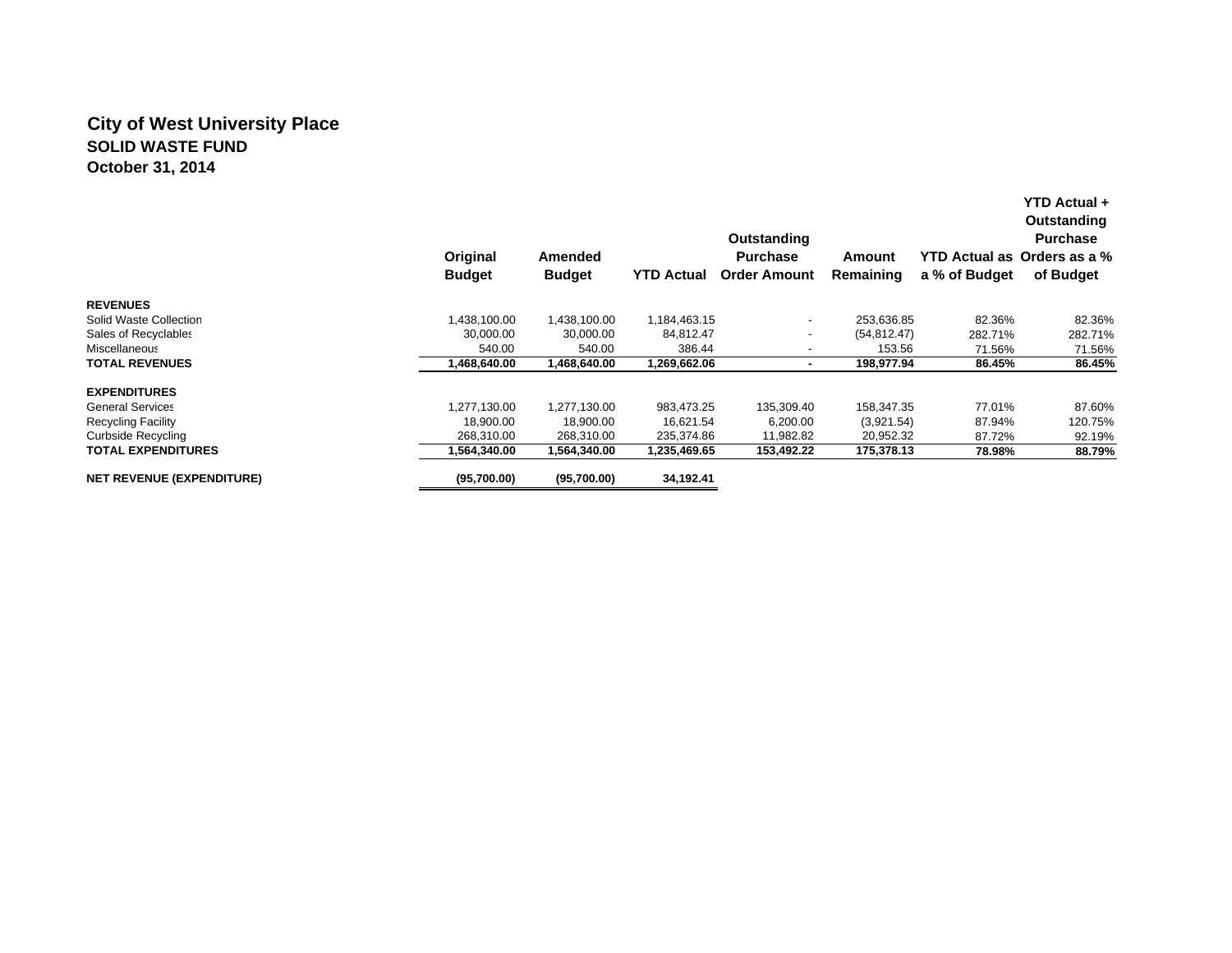## **City of West University Place TECHNOLOGY MANAGEMENT FUND October 31, 2014**

|                                           |               |               |                   | Outstanding         |               |               | Outstanding<br><b>Purchase</b> |  |
|-------------------------------------------|---------------|---------------|-------------------|---------------------|---------------|---------------|--------------------------------|--|
|                                           | Original      | Amended       |                   | <b>Purchase</b>     | Amount        |               | YTD Actual as Orders as a %    |  |
|                                           | <b>Budget</b> | <b>Budget</b> | <b>YTD Actual</b> | <b>Order Amount</b> | Remaining     | a % of Budget | of Budget                      |  |
| <b>REVENUES</b>                           |               |               |                   |                     |               |               |                                |  |
| TRANSFER FROM GENERAL FUND                | 1,033,500.00  | 1,033,500.00  | 861,250.00        |                     | 172,250.00    | 83.33%        | 83.33%                         |  |
| TRANSFER FROM WATER & SEWER FUND          | 92,500.00     | 92,500.00     | 77,080.00         |                     | 15,420.00     | 83.33%        | 83.33%                         |  |
| TRANSFER FROM SOLID WASTE FUND            | 43,000.00     | 43,000.00     | 35,830.00         |                     | 7,170.00      | 83.33%        | 83.33%                         |  |
| <b>EARNINGS ON INVESTMENTS</b>            |               |               | 554.34            |                     | (554.34)      | $\sim$        |                                |  |
| <b>TOTAL REVENUES</b>                     | 1,169,000.00  | 1,169,000.00  | 974,714.34        | ٠                   | 194,285.66    | 83.38%        | 83.38%                         |  |
| <b>EXPENDITURES</b>                       |               |               |                   |                     |               |               |                                |  |
| PERSONNEL                                 | 356,210.00    | 356,210.00    | 282,127.38        |                     | 74,082.62     | 79.20%        | 79.20%                         |  |
| HARDWARE & SOFTWARE MAINTENANCE CONTRACTS | 393,100.00    | 393,100.00    | 307,690.23        | 67,827.77           | 17,582.00     | 78.27%        | 95.53%                         |  |
| TELE-COMMUNICATIONS & DATA & RADIO        | 167,400.00    | 167,400.00    | 197,414.43        | 25,063.17           | (55,077.60)   | 117.93%       | 132.90%                        |  |
| SOFTWARE LICENSES                         | 11,100.00     | 11,100.00     | 15,743.00         |                     | (4,643.00)    | 141.83%       | 141.83%                        |  |
| <b>CONSULTANTS</b>                        | 20,000.00     | 20,000.00     | 16,890.00         | 3,382.50            | (272.50)      | 84.45%        | 101.36%                        |  |
| <b>TRAVEL &amp; TRAINING</b>              | 12,500.00     | 12,500.00     | 6,651.22          |                     | 5,848.78      | 53.21%        | 53.21%                         |  |
| OTHER CONTRACTED SERVICES                 |               |               | 114.70            |                     | (114.70)      |               | $\sim$                         |  |
| <b>TECHNOLOGY PROJECTS</b>                | 109,000.00    | 109,000.00    | 319,091.99        | 4.00                | (210,095.99)  | 292.74%       | 292.75%                        |  |
| <b>HIGH TECHNOLOGY REPLACEMENTS</b>       | 71,400.00     | 71,400.00     | 97.227.52         | 2,629.94            | (28, 457.46)  | 136.17%       | 139.86%                        |  |
| <b>TOTAL EXPENDITURES</b>                 | 1,140,710.00  | 1.140.710.00  | 1.242.950.47      | 98,907.38           | (201, 147.85) | 108.96%       | 117.63%                        |  |
| <b>NET REVENUE (EXPENDITURE)</b>          | 28,290.00     | 28,290.00     | (268, 236.13)     |                     |               |               |                                |  |

**YTD Actual +**